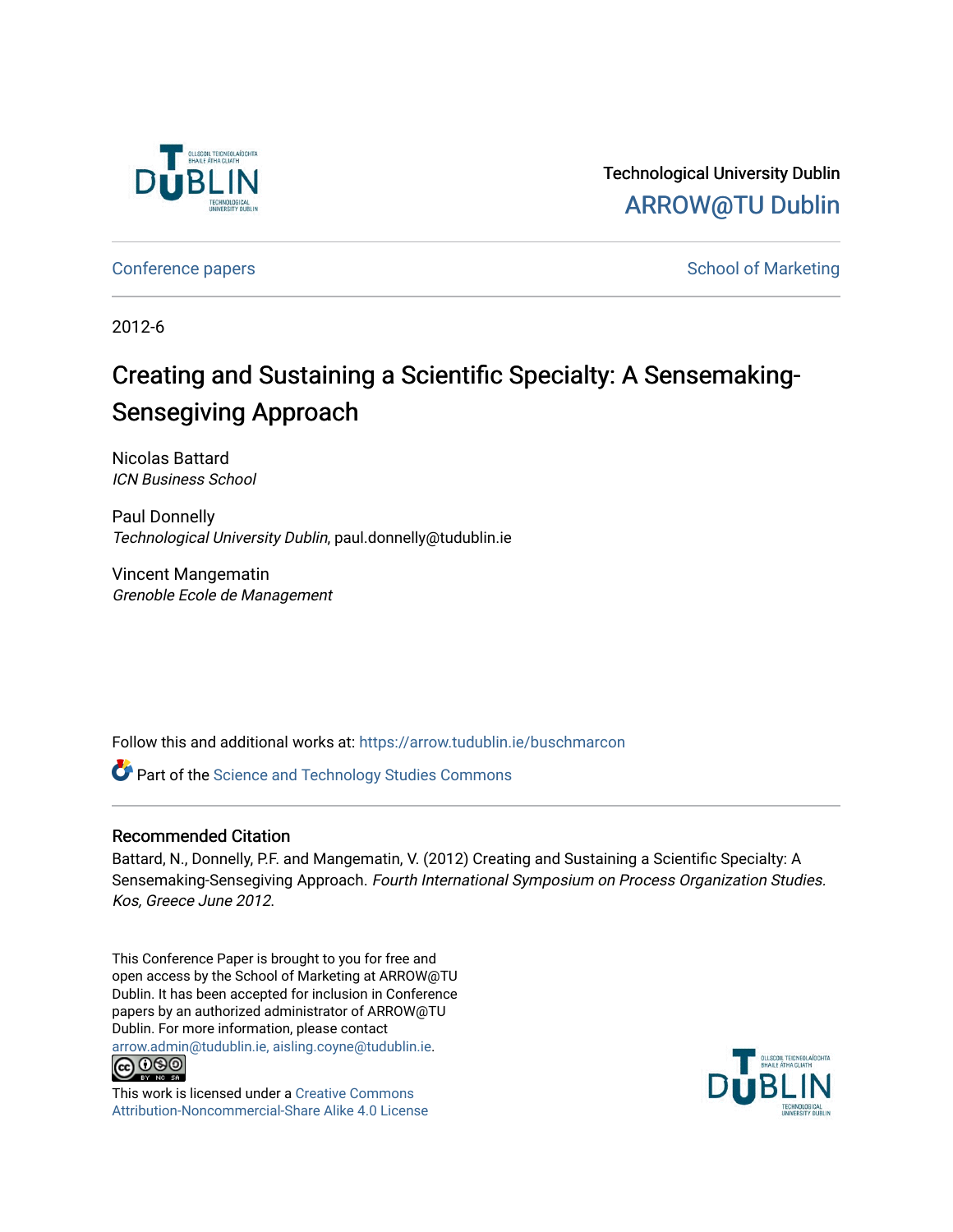# **FOURTH INTERNATIONAL SYMPOSIUM ON PROCESS ORGANIZATION STUDIES, KOS, GREECE, JUNE 21-23, 2012**

# **Creating and Sustaining a Scientific Specialty: A Sensemaking Sensegiving Approach**

### **Nicolas Battard\***  Dublin Institute of Technology College of Business

Aungier Street, Dublin 2 Ireland Email: nico.battard@gmail.com

### **Paul F. Donnelly**

Dublin Institute of Technology College of Business Aungier Street, Dublin 2 Ireland Email: paul.donnelly@dit.ie

**Vincent Mangematin**  Grenoble Ecole of Management 12, rue Pierre Sémard 38003 Grenoble Cx France Email: vincent.mangematin@grenoble-em.com

\*Corresponding author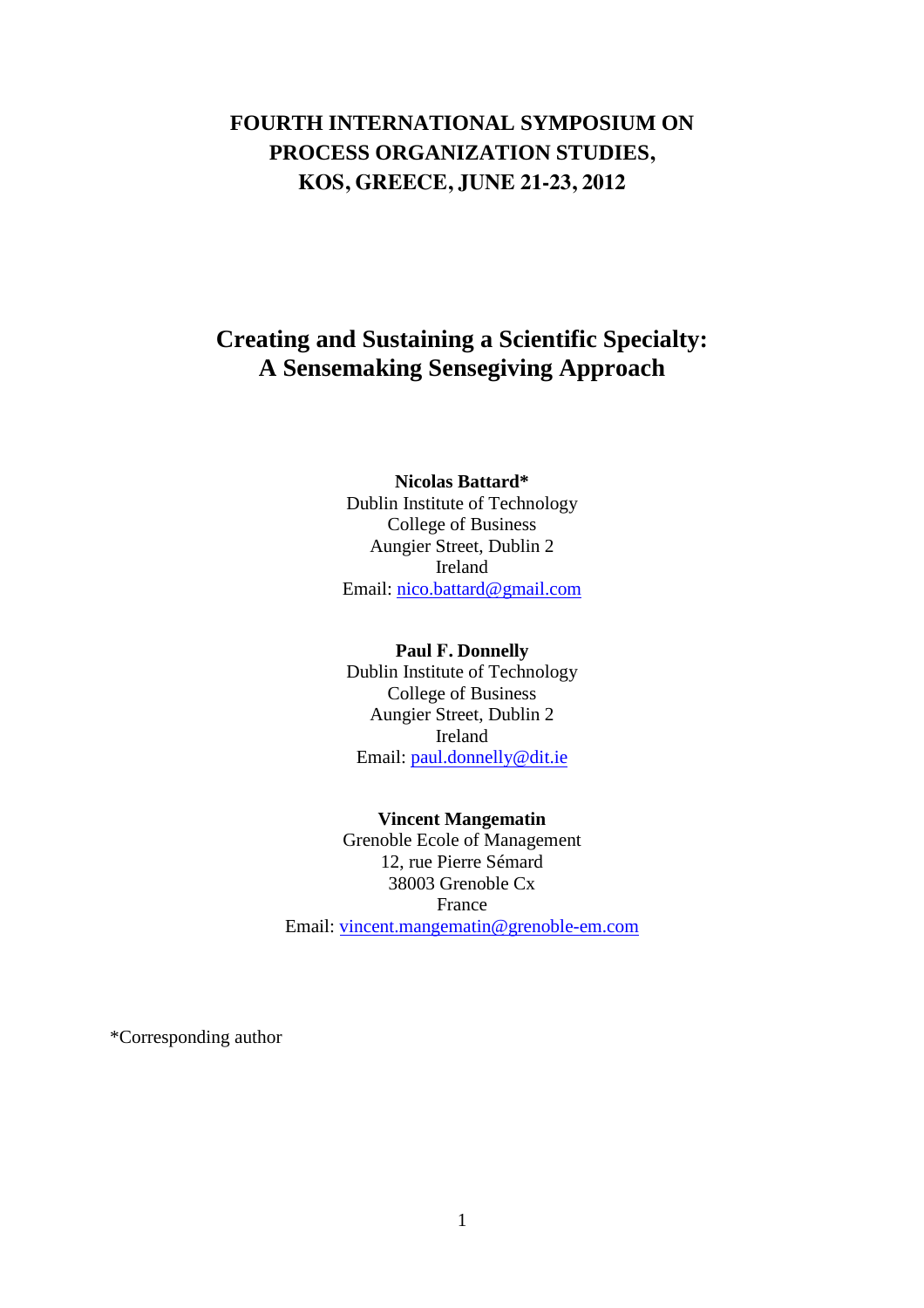### *Abstract*

How do scientists create a new scientific specialty and sustain it in a fast changing and complex environment? Research on scientific and intellectual movement (Frickel and Gross, 2005) and on boundary work in science (Gieryn, 1999) are particularly suited to study the emergence of new scientific specialties. However, as highlighted by Granqvist and Laurila (2011), although both of these streams acknowledge the influence of indirect pressures, they further describe how individuals demarcate their activity from religion, state and engineering (Gieryn, 1983) than deeply problematise their role in the emergence of a new scientific field. In their study of the emergence of nanotechnology in the US, Granqvist and Laurila (2011) use a framing approach in order to describe the influence of futurist visions on the emergence of a new field. Frames help events to be meaningful and 'function to guide to organise experience and guide action (Benford and Snow, 2000: 614). Frames and the very related process of sensemaking (Fiss and Hirsh, 2005) have been used to explain how individuals order their environment in emerging contexts (Granqvist and Laurila, 2011) but little attention has been paid to the full process of ordering and influencing the environment – described by Gioia and Chittipeddi (1991) as sensemaking and sensegiving. Although sensegiving is important in the process of boundary shaping (Santos and Eisenhardt, 2009), it has been neglected by the literature of emerging scientific fields. In such context, creating and sustaining a new scientific activity, scientists face numerous challenges such as gathering funding, publishing valid scientific outcomes, enrolling (Latour, 1987) and training new PhD students, being visible and recognised towards both the scientific community and the funding agencies, being legitimate and the like.

In order to address this issue, we based our research on a qualitative analysis of six sensemaking-sensegiving processes in the area of nanoscience and nanotechnology. The latter presents a fruitful fieldwork as its status of established field as not been settled yet and it is characterised by multiple scientific disciplines (Heinze et al. 2007) that are more or less overlapping (Meyer, 2001). Moreover, massive funding has been poured in the area of nanoscience and nanotechnology (Roco, 2005) which makes it a favourable emerging environment. By being dependent on external funding (Laudel, 2006), scientists have to make sense of the funding environment and which calls for funding they can apply for in order to both create and sustain the activity. We collected data from six teams – sensemakingsensegiving processes – in order to understand how the activities have been created and are now sustained (see Table 1 page 6, for the presentation of the six teams). We then,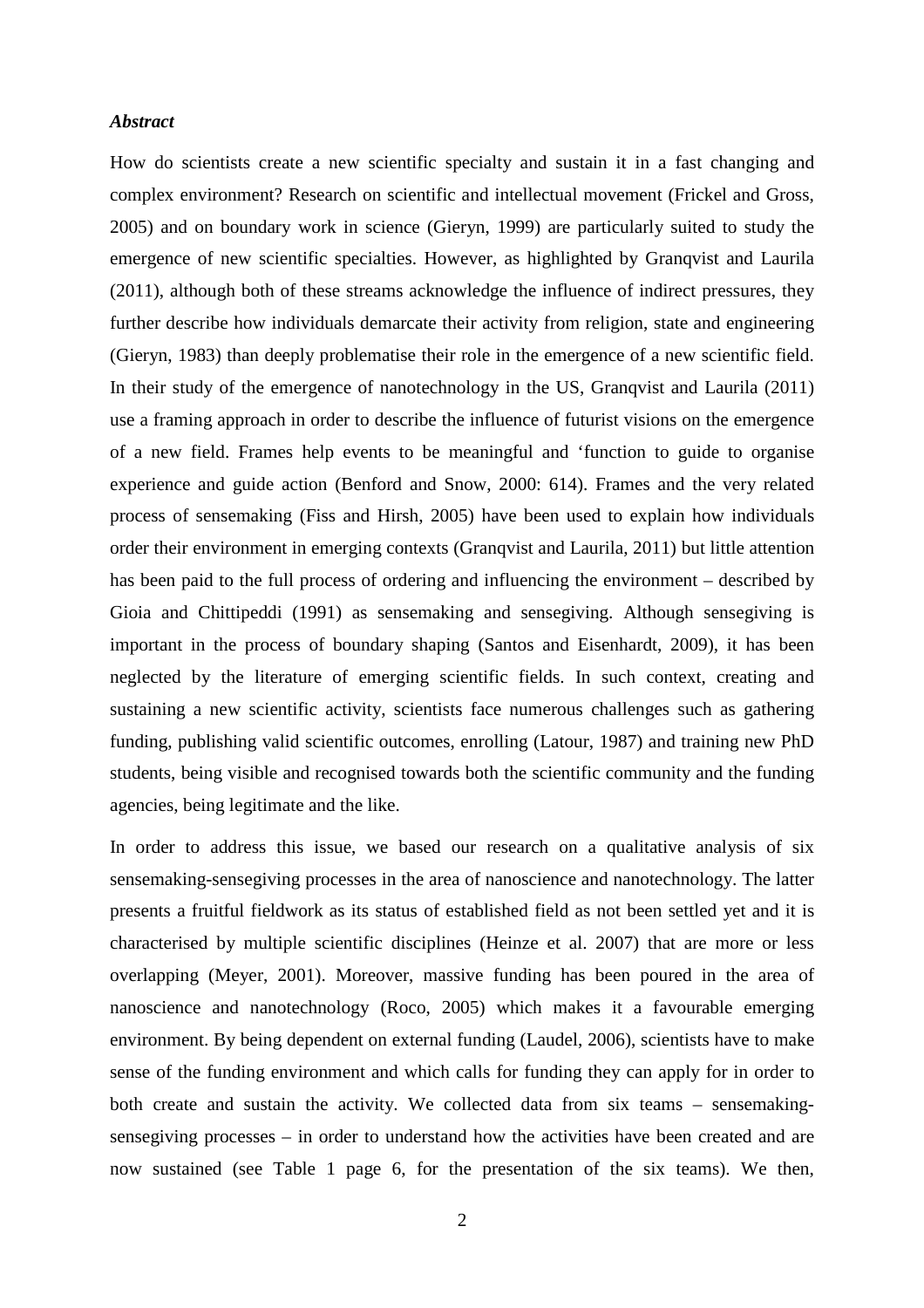interviewed the individuals both policy makers and individuals in the funding agencies in order to have a fair picture of the area of nanoscience and nanotechnology and of the different actors – scientists and their teams, policy makers and funding agencies – that are involved in this area (see Table 2 page 7, for a presentation of the policy makers and funding agencies). Data has been analysed following three steps (Maitlis and Lawrence, 2009): (1) construction of narratives made of raw data such as documents and quotes from the interviews, (2) identification of the sensemaking and sensegiving processes and the different actions that are related to the internal (PhD students) and external (policy makers, funding agencies and the scientific community) influences, (3) focus on answering the research question (see figure 1 page 8, for the data structure).

We showed that scientists create a new vision that encompasses and aligns the expectations of all the actors that are directly, like the PhD students, or indirectly, like the policy makers, involved in the creation of a new scientific disciplines. This first step – sensemaking process – is characterised by the identification of an opportunity that can come from the *scientific community*, a disagreement with the current paradigm (Kuhn, 1970), the *political sphere*, a funding opportunity in an environment characterised by scarcity and competition (Laudel, 2006); or the *society*, fear of nanotechnology and risk assessment. This new vision is then materialised in different actions that characterise the new activity such as the *creation of new entity* labelled 'nano' in order to claim this new area of science and shape new boundaries (Santos and Eisenhardt, 2009), *a new type of publications* that tend to reach very generalist journals like Nature or the journals that characterise the community that is being transformed. This materialised new vision is then diffused towards the funding agencies, policy makers, scientific community, and educational systems in order to establish the position and shape the boundaries (Santos and Eisenhardt, 2009) of the new activity in the emerging field among the different actors – sensegiving process. Within this emerging and fast changing and complex environment, the two processes are intertwined on a day-to-day basis in order to adapt the activity to the environment: search for new funding or research opportunity, adaptation of the PhD students that are hired (different backgrounds), different journals targeted, broadening or narrowing of the research scope, etc. (see figure 2 page 9, for the representation of the sensemaking and sensegiving process).

Senior scientists have now to deal with multiple goals such as getting funding, being recognised in the scientific community and training PhD students to scientific research. These goals can be conflicting and the research activity has to be constantly adapted to fit the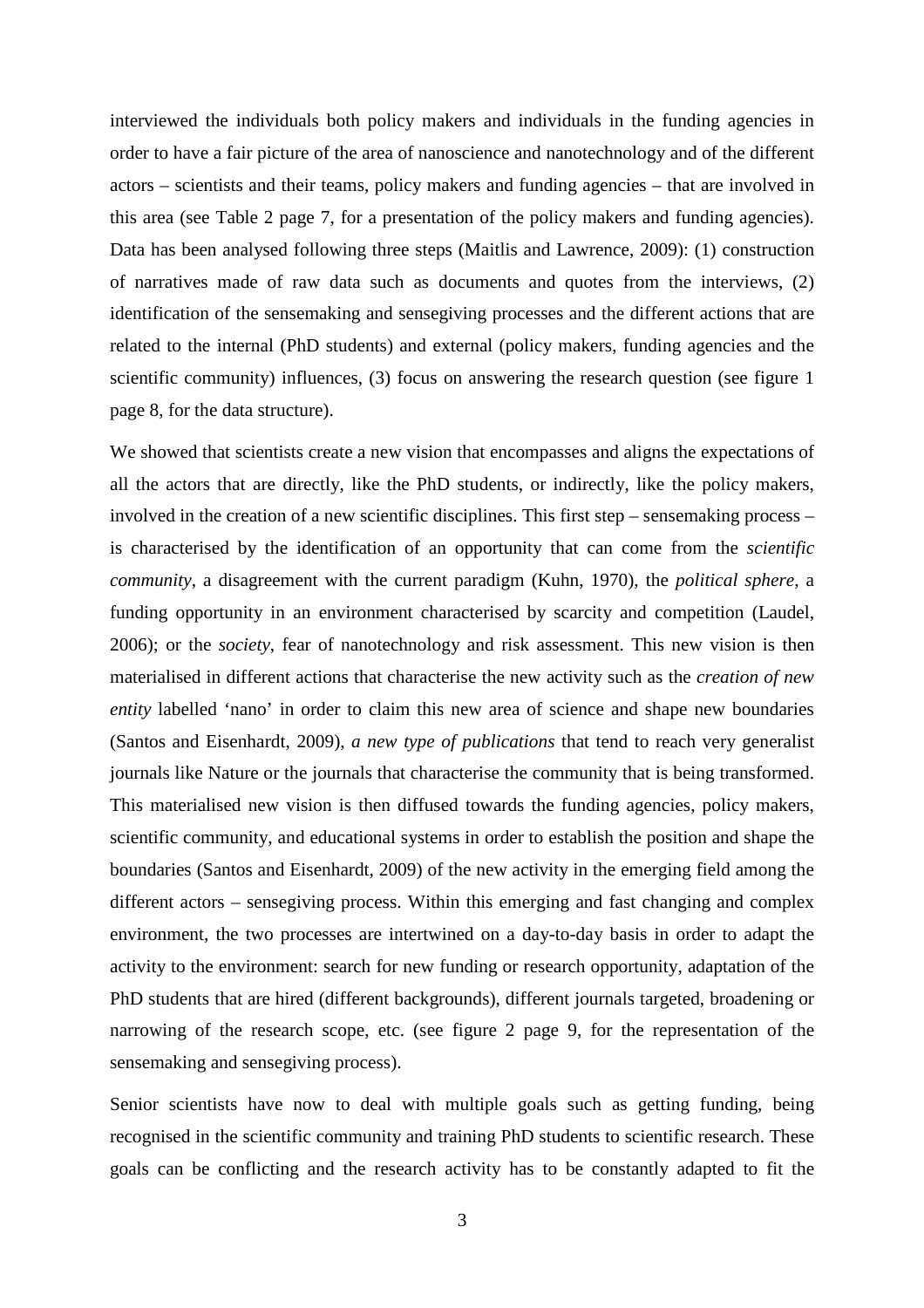requirements of the funding agencies. By creating new boundaries, they create a new entity that encompasses the requirements from the funding agencies, the research community and the training of PhD students. The shaping and reshaping process enables scientists first, to be visible towards the different actors and second, to adapt their research activity by integrating new resources to their entity around a core expertise or knowledge. Sensemaking and sensegiving are materialised by the integration of new resources (funding), new projects (PhD students with different backgrounds). These processes are not only engaged at the creation of the new entity but also in day-to-day adaptations. So, sensegiving is an essential process in the creation of a new scientific specialty and therefore both sensemaking and sensegiving processes have to be taken into account in order to understand how scientists shape new boundaries and establish their new position in the emerging field.

### *References*

- Benford, R.D. and Snow, D.A. 2000. Framing processes and social movements: An overview and assessment. *Annual Review of Sociology*, 26: 611-639.
- Fiss, P.C. and Hirsh, P.M. 2005. The discourse of globalization: Framing and sensemaking of an emerging concept. *American Sociological Review*, 70: 29-52.
- Frickel, S. and Gross, N. 2005. A general theory of scientific/intellectual movements. *American Sociological Review*, 70: 204-232.
- Gieryn, T. 1983. Boundary work and the demarcation of science from non-science: Strains and interests in professional ideologies of scientists. *American Sociological Review*, 48: 781-795.
- Gieryn, Y. 1999. *Cultural boundaries of science: Credibility on the line*. Chicago, IL: Chicago University Press.
- Gioia, D.A. and Chittipeddi, K. 1991. Sensemaking and sensegiving in strategic change initiation. *Strategic Management Journal*, 12(6): 433-448.
- Granqvist, N. and Laurila, J. 2011. Rage against self-replicating machines: Framing science and fiction in the US nanotechnology field. *Organization Studies*, 32: 253-280.
- Heinze, T., Shapira, P., Senker, J., and Kuhlmann, S., 2007. Identifying creative research accomplishments: methodology and results for nanotechnology and human genetics. *Scientometrics*, 70: 125-152.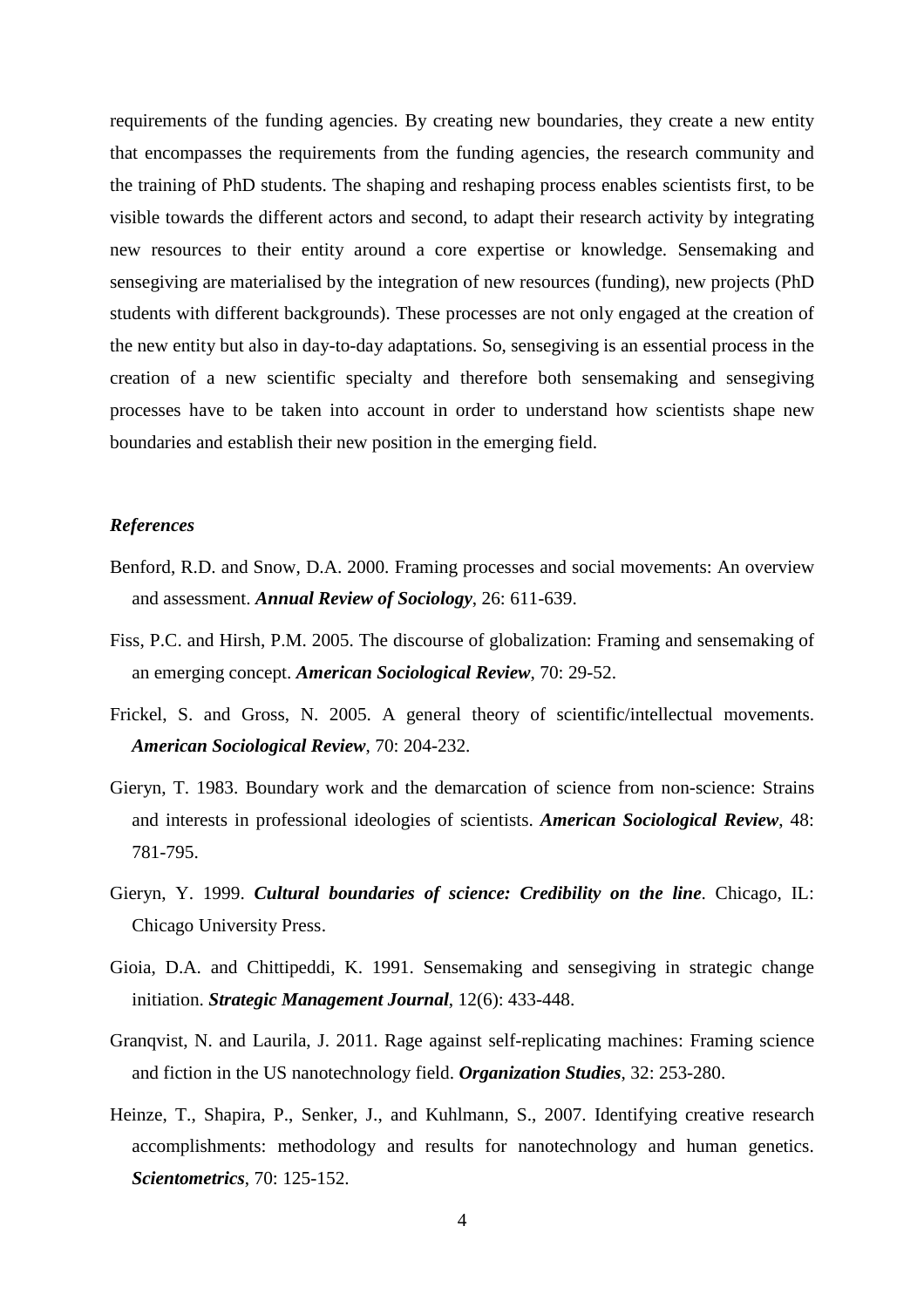- Kuhn, T.S. 1970. *The structure of scientific revolutions* (2<sup>nd</sup> ed.). Chicago: University of Chicago Press.
- Latour, B. 1987. *Science in action: How to follow scientists and engineers through society*. Harvard University Press, Cambridge, MA.
- Laudel, G. 2006. The art of getting funded: How scientists adapt to their funding conditions. Science and Public Policy, 33(7): 489-504.
- Maitlis, S. and Lawrence, T.B. 2007. Triggers and enablers of sensegiving in organizations. Academy of Management Journal, 50(1): 57-84.
- Meyer, M. 2001. Patent citation analysis in a novel field of technology: an exploration of nano-science and nano-technology. *Scientometrics*, 61: 163-183.
- Roco, M.C. 2005. International perspective on government nanotechnology funding in 2005. *Journal of Nanoparticle Research*, 7: 707-12.
- Santos, F.M. and Eisenhardt, K.M. 2009. Constructing markets and shaping boundaries: Entrepreneurial power in nascent fields. *Academy of Management Journal*, 52: 643-671.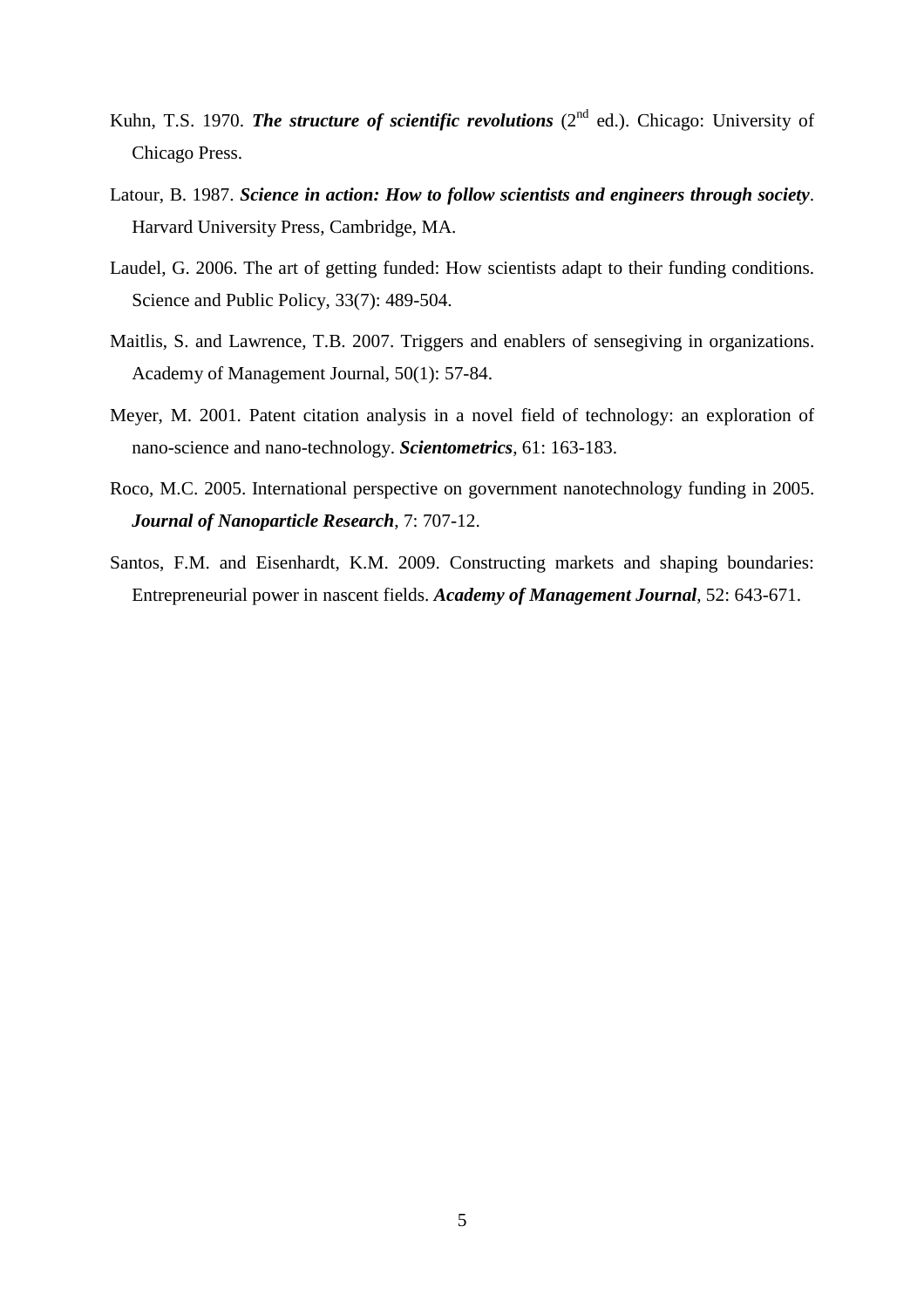Table 1: Presentation of the cases

| <b>Team</b> | <b>Alpha</b>                                                                                                    | <b>Beta</b>                                                                                                                  | Gamma                                                                                                                 | <b>Delta</b>                                                                                                              | <b>Epsilon</b>                                                                                                                              | Omega                                                                                                                             | <b>Total</b> |
|-------------|-----------------------------------------------------------------------------------------------------------------|------------------------------------------------------------------------------------------------------------------------------|-----------------------------------------------------------------------------------------------------------------------|---------------------------------------------------------------------------------------------------------------------------|---------------------------------------------------------------------------------------------------------------------------------------------|-----------------------------------------------------------------------------------------------------------------------------------|--------------|
| Specialty   | Understanding the<br>toxicity of the<br>nanoparticles with<br>human, mammalian<br>and fish cells, and<br>algae. | Studying the<br>chemical interactions<br>on semiconductors<br>surfaces in order to<br>improve their<br>electrical properties | Understanding the<br>electromagnetic<br>properties of certain<br>nanoparticles through<br>computational<br>simulation | Understanding how<br>nanoparticles behave<br>within human cells in<br>order to use this<br>properties to cure<br>diseases | Investigating the<br>growth and the study<br>of semiconductors<br>and nanostructures by<br>using multiple<br>characterisation<br>techniques | Studying the<br>electronic, chemical<br>and structural<br>properties of<br>semiconductor<br>surfaces by using<br>radiation source |              |
| Environment | multidisciplinary                                                                                               | monodisciplinary                                                                                                             | monodisciplinary                                                                                                      | multidisciplinary                                                                                                         | monodisciplinary                                                                                                                            | monodisciplinary                                                                                                                  |              |
| Research    | experimental                                                                                                    | experimental                                                                                                                 | Both simulation and<br>theoretical work                                                                               | experimental                                                                                                              | experimental                                                                                                                                | experimental                                                                                                                      |              |
| New entity  | yes                                                                                                             | no                                                                                                                           | yes                                                                                                                   | yes                                                                                                                       | no                                                                                                                                          | no                                                                                                                                |              |
| Professor   | $1*$                                                                                                            | $1*$                                                                                                                         | $1*$                                                                                                                  | $1*$                                                                                                                      |                                                                                                                                             |                                                                                                                                   | $4*$         |
| Lecturer    |                                                                                                                 |                                                                                                                              |                                                                                                                       |                                                                                                                           | $1*$                                                                                                                                        | $1*$                                                                                                                              | $2^*$        |
| Postdocs    | 2                                                                                                               |                                                                                                                              | 6                                                                                                                     | 5                                                                                                                         |                                                                                                                                             |                                                                                                                                   | 15           |
| PhDs        | 6                                                                                                               | $\overline{2}$                                                                                                               | 3                                                                                                                     |                                                                                                                           | 3                                                                                                                                           | 3                                                                                                                                 | 18           |
| total       | 10                                                                                                              | $\overline{\mathbf{4}}$                                                                                                      | 10                                                                                                                    | 7                                                                                                                         | $\overline{\mathbf{4}}$                                                                                                                     | 5                                                                                                                                 | 40           |

\* Team leader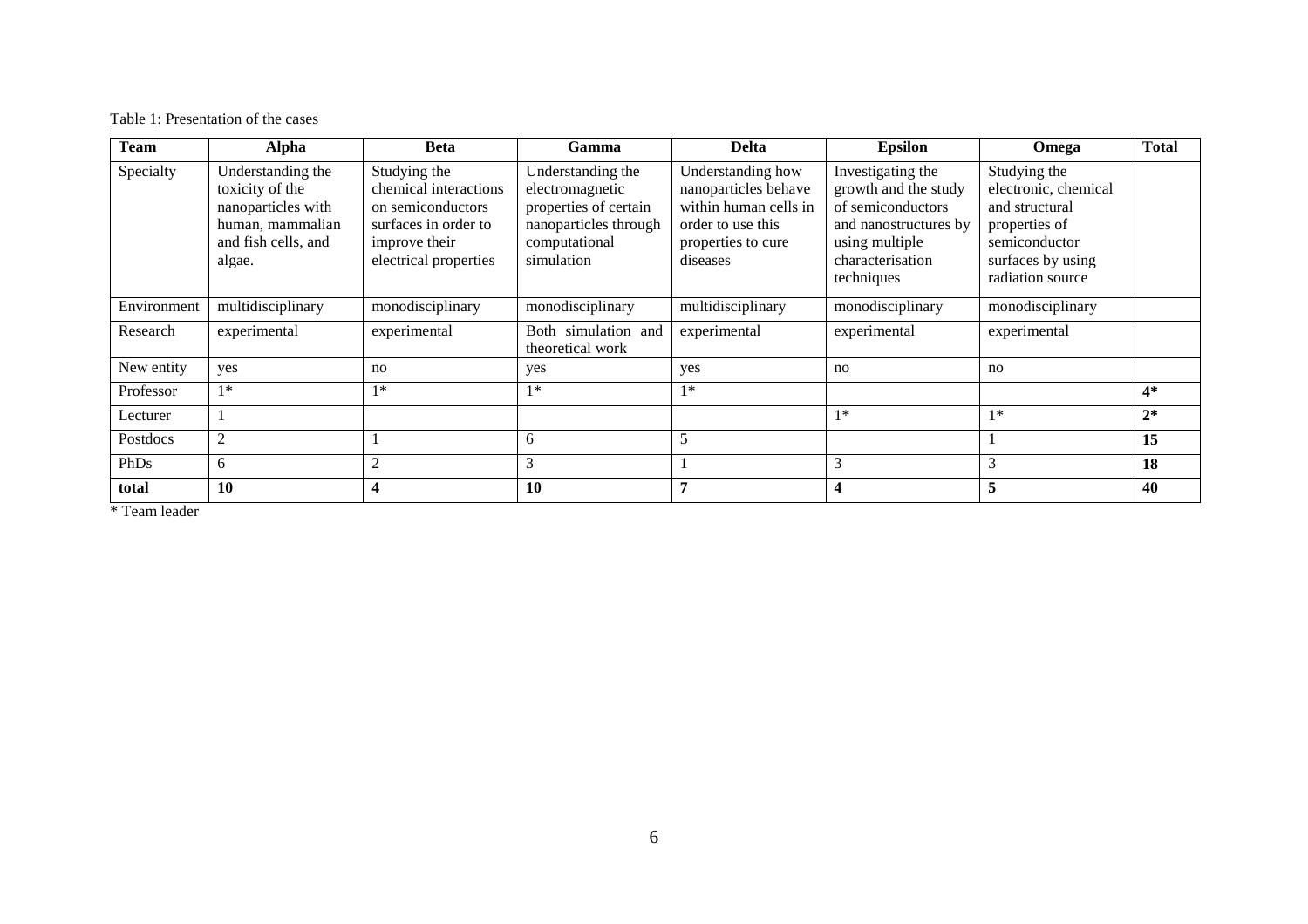| <b>Bodies</b> | <b>Policy makers</b>                                                                                                   | <b>Funding agencies</b>                                                                                                                    |                                                                                                                                                |                                                                                                                                               |                                                                                                                          |   |  |
|---------------|------------------------------------------------------------------------------------------------------------------------|--------------------------------------------------------------------------------------------------------------------------------------------|------------------------------------------------------------------------------------------------------------------------------------------------|-----------------------------------------------------------------------------------------------------------------------------------------------|--------------------------------------------------------------------------------------------------------------------------|---|--|
|               |                                                                                                                        | Academe                                                                                                                                    | Industry                                                                                                                                       | Environment                                                                                                                                   | <b>European Commission</b>                                                                                               |   |  |
| Role          | Establishing the main<br>directives for nanoscience<br>and nanotechnology, and<br>science and technology in<br>general | Funding academic research<br>project mainly in the areas<br>of biotechnology,<br>information and<br>communication technology<br>and energy | Supporting companies and<br>funding academic research<br>project that aim at<br>developing and/or to<br>transfer a technology into<br>industry | Funding projects that<br>create knowledge and<br>expertise in the area of<br>environment and health,<br>water quality and waste<br>management | Funding projects that fall<br>under the category of<br>nanoscience.<br>nanotechnology, materials<br>and new technologies |   |  |
| nano          |                                                                                                                        |                                                                                                                                            | $3*$                                                                                                                                           |                                                                                                                                               | $3*$                                                                                                                     |   |  |
| S&T<br>policy |                                                                                                                        |                                                                                                                                            |                                                                                                                                                |                                                                                                                                               |                                                                                                                          |   |  |
| <b>Total</b>  |                                                                                                                        |                                                                                                                                            |                                                                                                                                                |                                                                                                                                               |                                                                                                                          | 8 |  |

Framework Programme. They thus have been interviewed in quality of both roles.<br>Framework Programme. They thus have been interviewed in quality of both roles.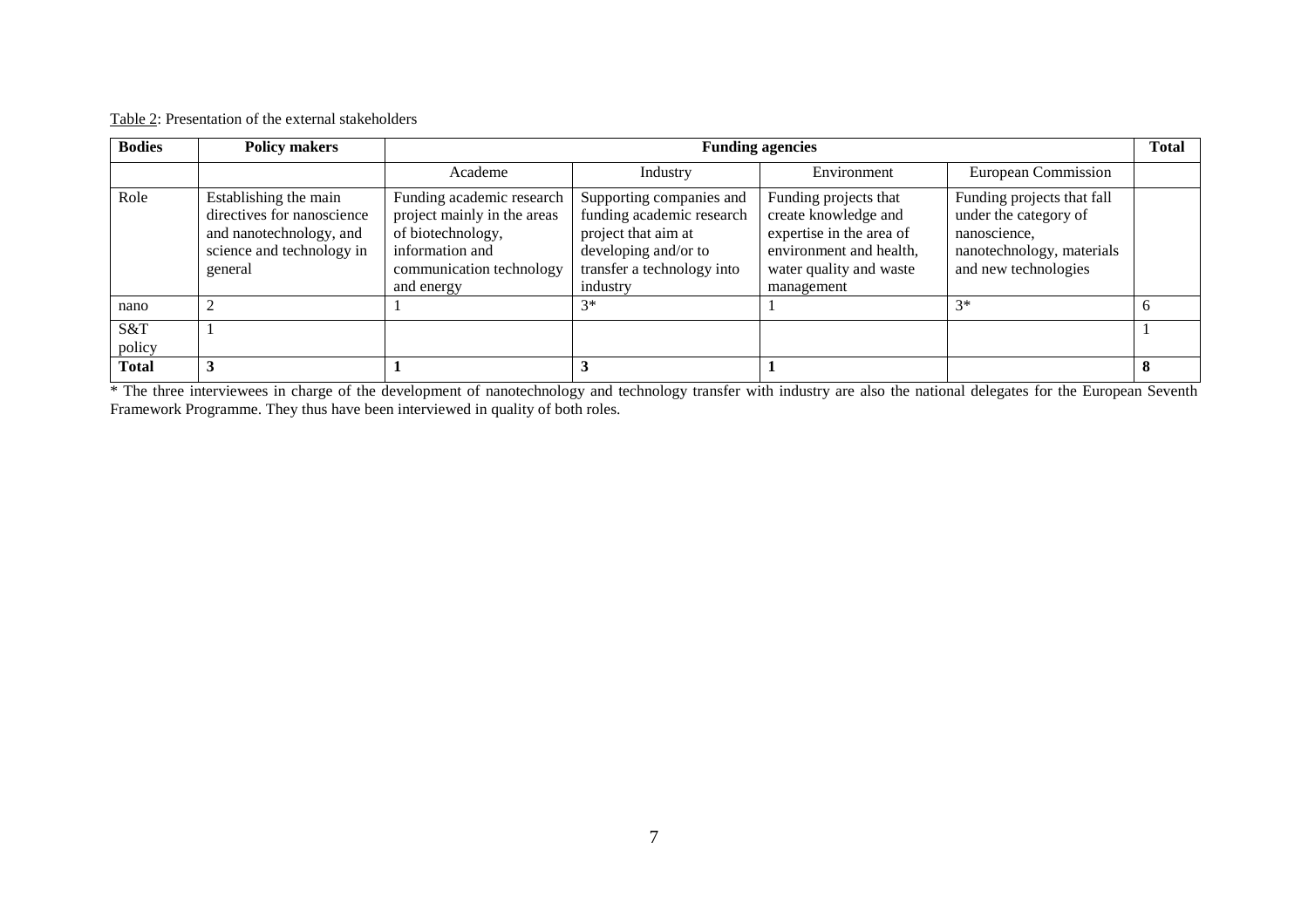#### Figure 1: Data Structure